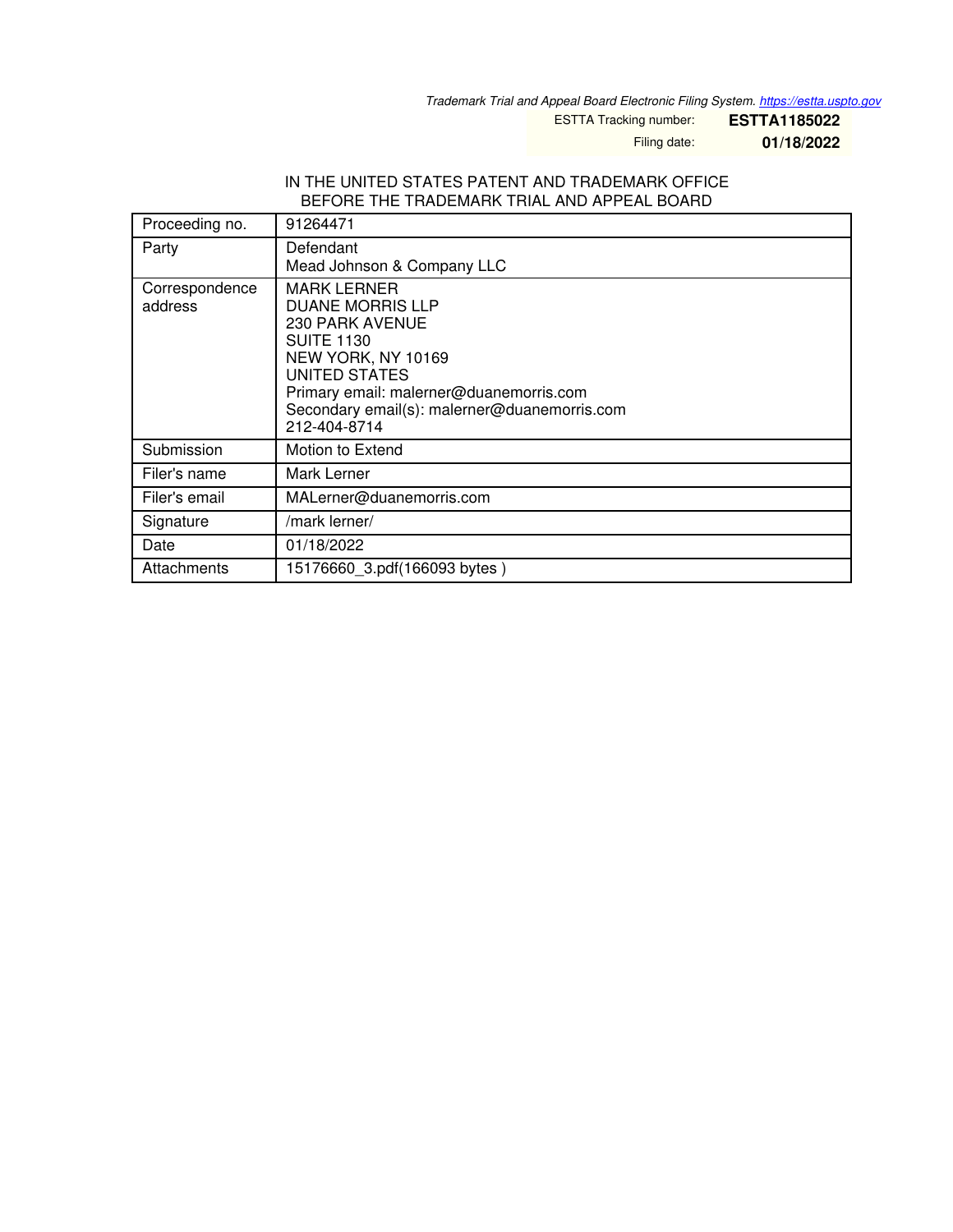# IN THE UNITED STATES PATENT AND TRADEMARK OFFICE BEFORE THE TRADEMARK TRIAL AND APPEAL BOARD

| The a2 Milk Company Limited,               | Opposer,   | X | Opposition No. 91256426 (parent)<br>Serial No. 88/650807<br>Mark: ENFAMIL A2<br>: Filing Date: $10^{1/1/2019}$<br>Publication Date: 02/18/2020 |
|--------------------------------------------|------------|---|------------------------------------------------------------------------------------------------------------------------------------------------|
| - against -<br>Mead Johnson & Company LLC, |            |   | Opposition No. 91264471<br>: Serial No. 88/757,883                                                                                             |
|                                            | Applicant. |   | Mark: ENFAMIL A2 PREMIUM<br>: Filing Date: $01/14/2020$<br>Publication Date: 05/05/2020                                                        |
|                                            |            |   |                                                                                                                                                |

# **JOINT MOTION TO EXTEND TIME TO ANSWER WITH STATUS REPORT**

Pursuant to Fed. R. Civ. P. 6(b) and Rule 509 of the Trademark Trial and Appeal Board Manual of Procedure ("TBMP"), Applicant Mead Johnson & Company, LLC ("Applicant") and Opposer The a2 Milk Company Limited ("Opposer") (Applicant and Opposer are collectively referred to as the "Parties") hereby jointly move the Board for an Order extending the deadlines in the Consolidated Proceeding by 60 days. In support of this motion, the Parties state:

1. On June 17, 2020, Opposer filed its Notice of Opposition to Applicant's registration of the mark ENFAMIL A2 in Application Serial No. 88/650,807, the Board instituted Opposition No. 91256426 ("the '426 Opposition"), and a scheduling order issued.

2. On August 28, 2020, Opposer filed its Notice of Opposition to Applicant's registration of the mark ENFAMIL A2 PREMIUM in Application Serial No. 88/757,883, the Board instituted Opposition No. 91264471 ("the '471 Opposition"), and a scheduling order issued.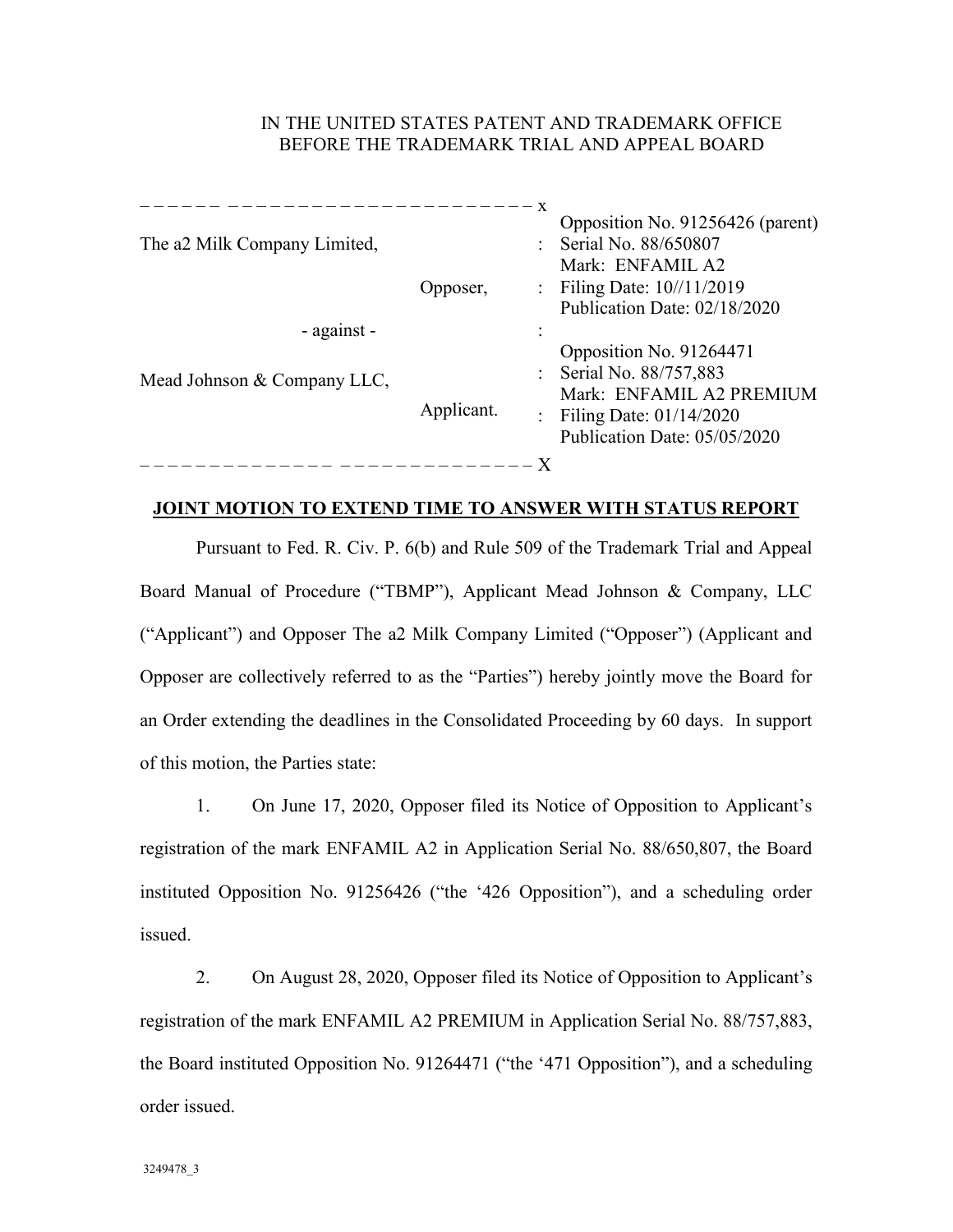3. On October 3, 2020, the parties made a joint motion to consolidate the two proceedings, which the Board granted on November 7, 2020.

4. The parties entered into settlement negotiations on this matter and made several motions to extend the time to answer because of the ongoing discussions, which were granted. In the last order on November 12, 2021 granting a request for extension of time, the Board ordered that any future requests for extensions for settlement must include a status report with information including the dates on which the parties communicated and the method of communication, the general nature of each communication, the issues that have been resolved and the issues that remain to be resolved or that remain for trial, and a proposed timetable for resolution of the remaining issues. Below is the status report submitted by the parties.

#### STATUS REPORT

5. Since the date of the last extension, the parties have been discussing settlement terms. The settlement communications have been by email exchanged at various dates during this time period.

6. The communications between the parties have concerned the nature of a settlement proposal. Opposer proposed detailed settlement terms on January 4, 2022. Since then the parties have exchanged communications on January 6, 7 and 12 regarding clarifications on the terms proposed.

7. The issues that remain to be resolved by the '426 Opposition and the '471 Opposition concern whether there is a likelihood of confusion between Opposer's and Applicant's marks. The parties are working toward a settlement that will eliminate the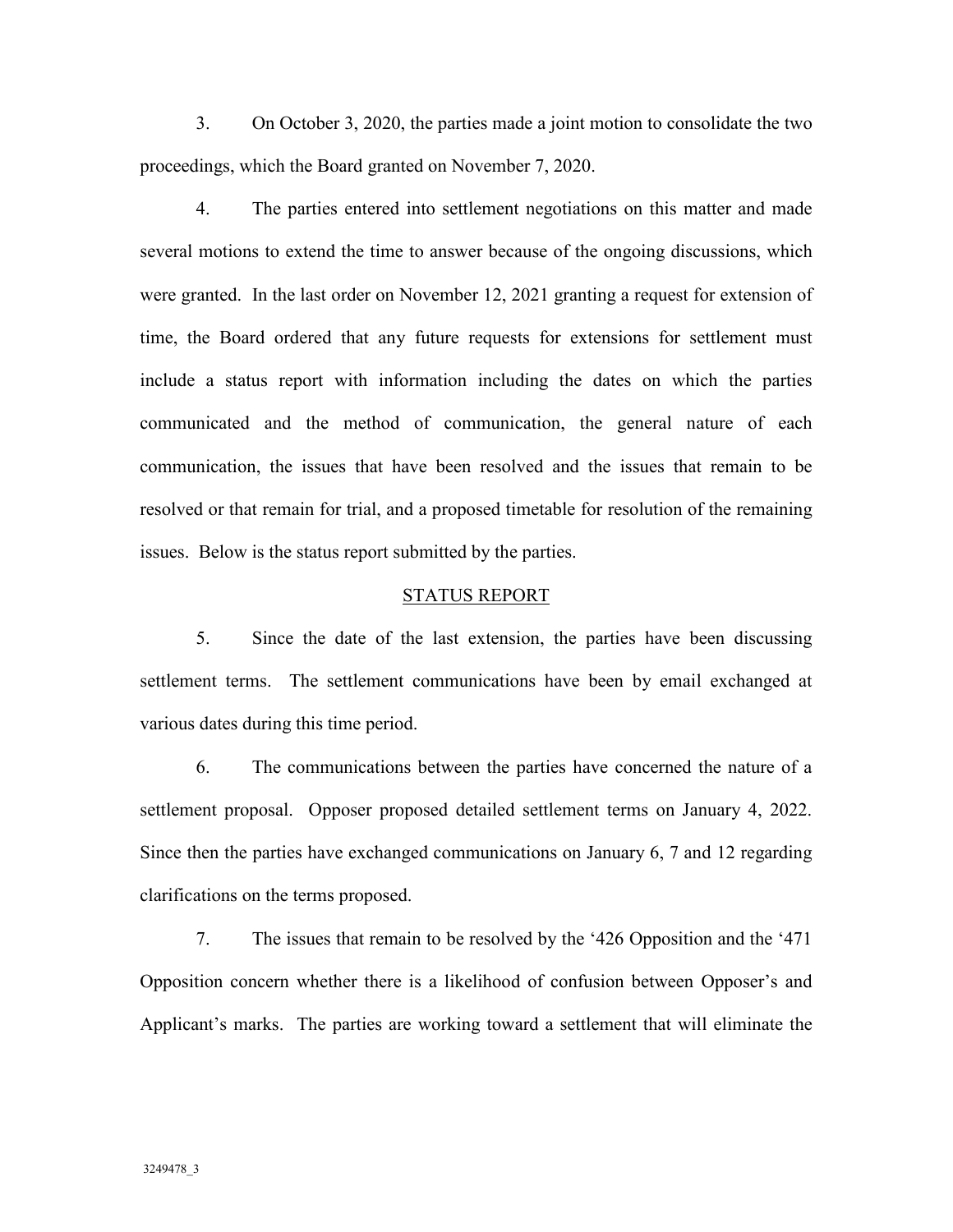need to resolve these issues, and that will allow the pending applications to be maintained and the '426 Opposition and the '471 Opposition withdrawn.

8. The parties are hopeful that they can reach a final agreement on settlement within the next 60 days, though they may require additional time beyond that for an agreement to be finalized and fully executed.

\* \* \*

9. The parties thus request that, based on good cause having been shown, the Board approve the following proposed modified schedule, which extends the deadlines in this case by sixty (60 days).

| <b>Deadline/Event</b>                          | <b>Current Date</b> | <b>Proposed Date</b> |
|------------------------------------------------|---------------------|----------------------|
| Time to Answer                                 | 1/18/2022           | 3/21/2022            |
| Deadline for Discovery<br>Conference           | 2/17/2022           | 4/18/2022            |
| Discovery Opens                                | 2/17/2022           | 4/18/2022            |
| <b>Initial Disclosures Due</b>                 | 3/19/2022           | 5/18/2022            |
| <b>Expert Disclosures Due</b>                  | 7/17/2022           | 9/15/2022            |
| Discovery Closes                               | 8/16/2022           | 10/17/2022           |
| <b>Plaintiff's Pretrial Disclosures</b><br>Due | 9/30/2022           | 11/29/2022           |
| Plaintiff's 30-day Trial Period<br>Ends        | 11/14/2022          | 1/13/2023            |
| <b>Defendant's Pretrial Disclosures</b><br>Due | 11/29/2022          | 1/30/2023            |
| Defendant's 30-day Trial Period<br>Ends        | 1/13/2023           | 3/14/2023            |
| <b>Plaintiff's Rebuttal Disclosures</b><br>Due | 1/28/2023           | 3/29/2023            |
| Plaintiff's 15-day Rebuttal Period<br>Ends     | 2/27/2023           | 4/28/2023            |
| Plaintiff's Opening Brief Due                  | 4/28/2023           | 6/27/2023            |